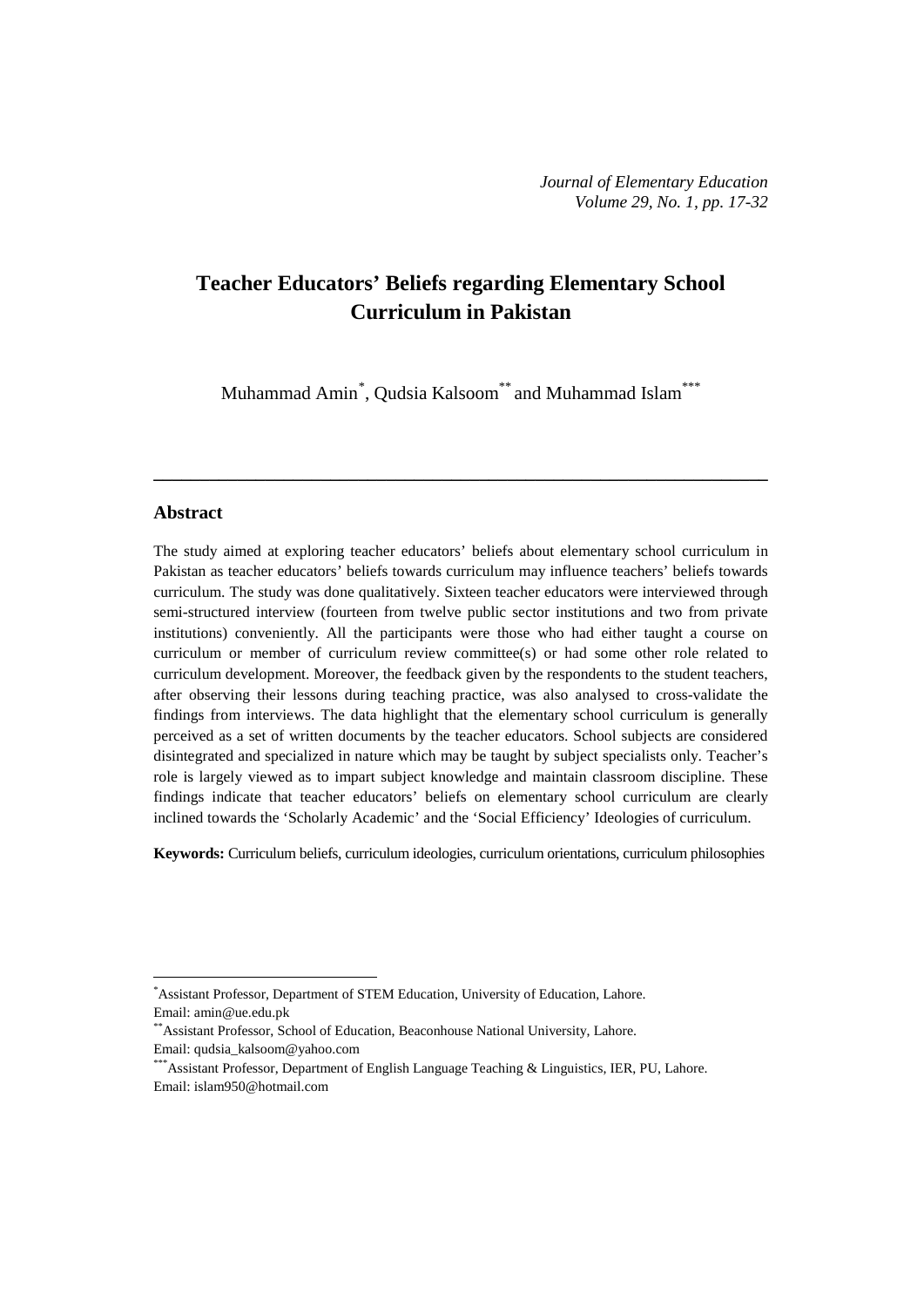# **Introduction**

Curriculum is a central element of education at any level. Because of this centrality, it has been debated extensively producing a relatively huge literature on it. Schubert (1986) noticed a tremendous increase in curriculum related publications in the past century. The number has increased many folds by now. Though curriculum theorists have always been concerned about the curriculum work, they have not been able to reach on a common definition of curriculum. Literature shows a large variation in curriculum definitions and its purpose (Ellis, 2004; Fraser & Bosanquet, 2006; Hutchinson & Waters, 1987; Ratcliff, 1997; Schubert, 1986; Stark & Lattuca, 1997; Thomas, Kern, Hughes, & Chen, 2015; Marsh, 2004; Walker, 2002). Portelli (1987) cited in Marsh (2004), noticed that more than hundred definitions of the term 'curriculum' appear in the literature. Sometimes, curriculum is defined as intended planned learning and sometimes as a set of learning outcomes and experiences. Some educators use the term syllabus and curriculum interchangeably. To some educationists, curriculum is an 'object' while to others it is an 'act'. On the same note, many educationists suggest preparation of curricula by experts while others favours teachers input in curriculum planning. Considering a large variation in understanding curriculum, theorists have categorized curriculum under different categories representing distinct ideologies.

Study of educational beliefs has received considerable attention in past few decades (Barnes, Fives, & Dacey, 2015; Buehl, & Beck, 2015; Richardson, Anders, Tidwell, & Lloyd, 1991; Tondeur, Braak, Ertmer, & Ottenbreit-Leftwich, 2017; Zhang, & Liu, 2017). Similarly, various aspects of teacher education e.g. the importance of practicum, research-based programme, teacher education policy have also been extensively researched (Cochran-Smith & Zeichner, 2009; Munthe & Rogne, 2015; Smith & Lev-Ari, 2015). However, there is a lack of research on curricular orientations or beliefs of teachers and teacher educators. Though some researchers have tried to investigate curricular orientations of teachers (Cheung & Wong, 2002), there is scarcity of research on teacher educators' curricular orientations. Tatto and Coupland (2003, p. 128) noticed lack of research on teacher educators' beliefs on curriculum. Curriculum beliefs have a profound effect on curriculum practices and roles of stakeholders, parents, educators and students (Joseph, 2011).

Though the role of curriculum has been acknowledged worldwide in making educational reform successful, no study on teachers and teacher educators' beliefs about curriculum has been done in Pakistan in past 70 years. In fact a very few studies have been done in the field of "Curriculum" as searched from Higher Education Commission (HEC) research repository. Most of the researches have tried to explore models of curriculum and their relevance in elementary and secondary schools in Pakistan. National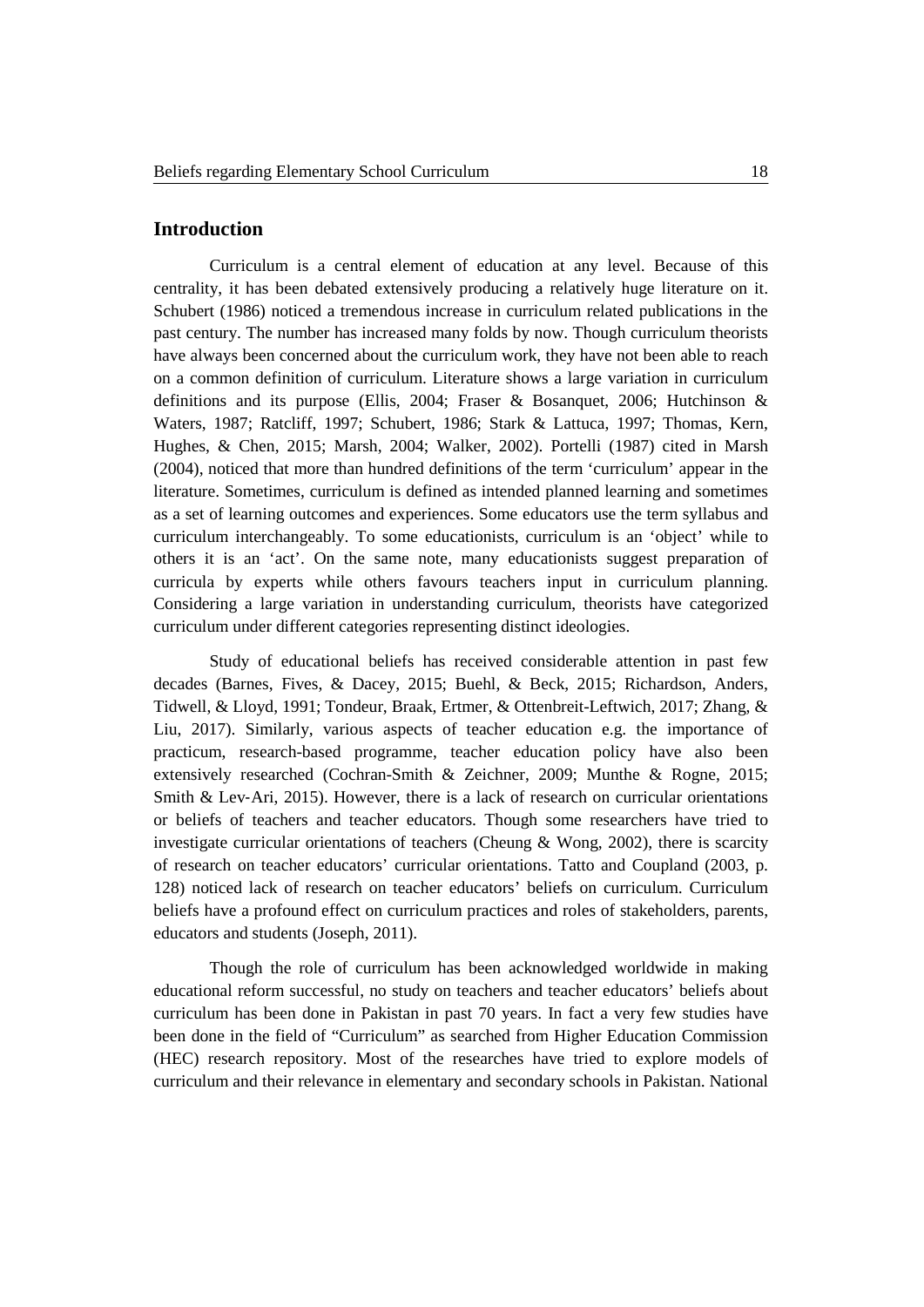research repositories do not contain any research particularly based on examining teachers' beliefs on education or curriculum. Moreover, no such study has been done on teacher educators too. Realizing the research gap, the present study was planned. This study extends research on curriculum beliefs or orientations of academia by exploring teacher educators' beliefs regarding elementary school curriculum. It is important to explore teacher educators' beliefs to school curriculum as their beliefs can influence pre-service teachers' beliefs. In Pakistani context, the study is even more important as teacher educators have been key players in different education reforms which have occurred in Pakistan.

# **Research Question**

What are teacher educators' beliefs regarding elementary school curriculum in Pakistan?

## **Context of the Study**

Elementary school curriculum gained comparatively more attention in Pakistan since the start of  $21<sup>st</sup>$  century. It is evidenced from the fact that curriculum policy documents and National Curricula 2006 have been developed in the previous decade. National Education Policy 2009 document has the word 'curriculum' 49 times in it. In order to check whether textbooks are in agreement with National Curricula, in 2007 National Textbook and Learning Materials Policy and Plan of Action was developed. This document also contends that examination will be based on curriculum (p.8). National Curricula have also emphasized on teacher education programmes to include national curricula in their courses. Similarly Punjab Education Examination Commission, a statutory body claims that it holds examination in accordance with the national curricula. Moreover, in order to make sure that textbooks are in accordance with national curricula, recently Punjab Curriculum Authority (PCA) has been established in Punjab Province.

Currently in Pakistan textbooks are being written taking the National curricula as reference documents. In these curricula learning outcomes are mentioned from behavioural aspect. Private schools curricula have also been developed around objectives. This method of curriculum development has its basis in Tyler's (1949) reasoning of curriculum development.

# **Theoretical Framework**

Different classification schemes, particularly Schiro's (2012) ideologies, have provided theoretical framework of the study. Before discussing theoretical roots of the study, the concepts of beliefs and curriculum have been discussed here.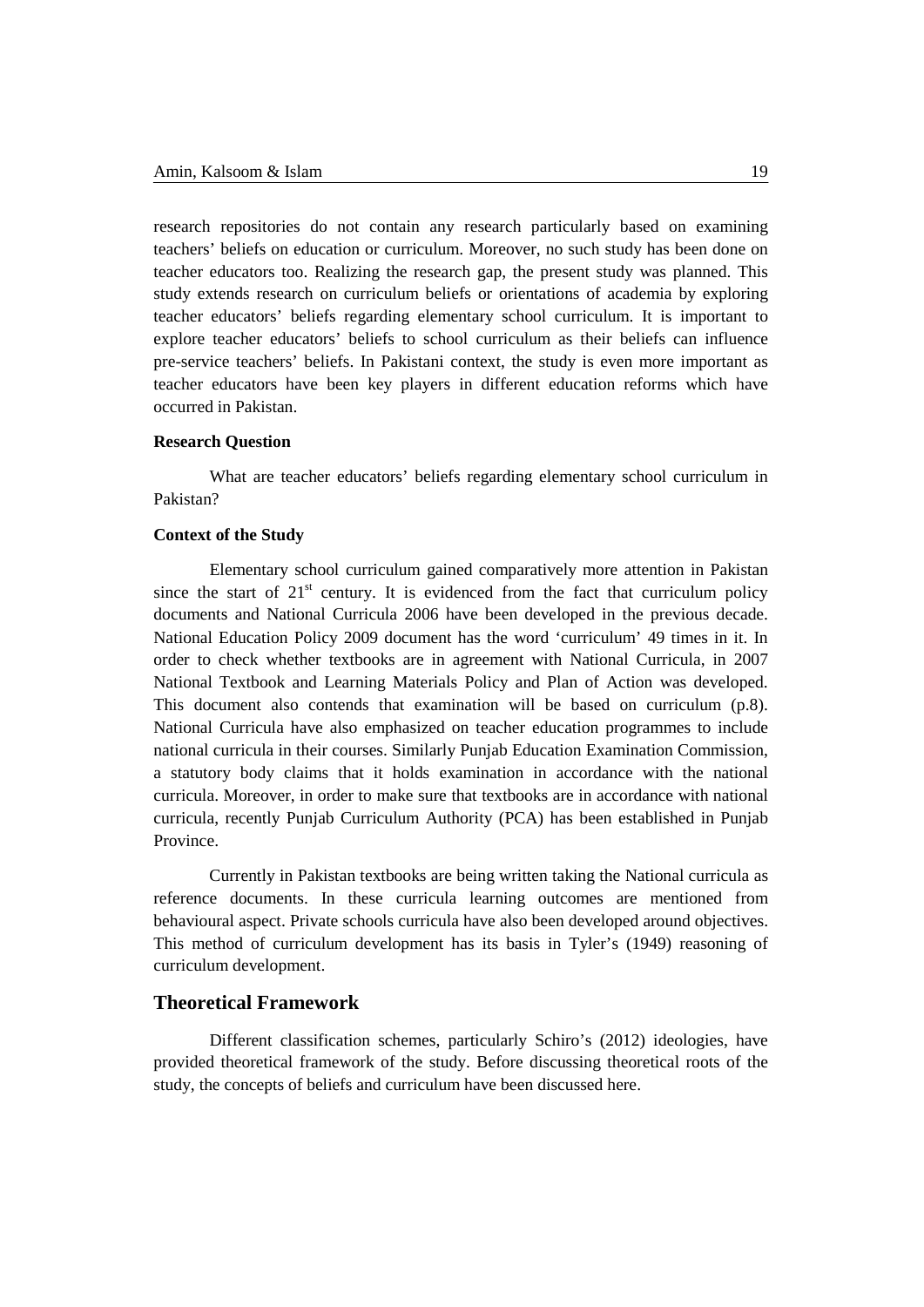#### **Beliefs**

The construct of beliefs has been defined in a number of ways. Pajares (1992) has labelled them as 'messy constructs' which are difficult to delineate or define. Kagan (1992) defines beliefs as provocative form of personal knowledge that guides one's actions. Denessen (2000 cited in Hermans, Braak, & Keer, 2008) views teachers' educational beliefs as understandings, conceptions, premises or propositions about education. Haney et al. (2003) consider beliefs as people's convictions or personal philosophies. Loucks-Horsley *et* al. (1998) cited in Mansour (2009) argue that beliefs are deeper than opinions. They are close to ideal truth. In this study, beliefs have been taken as understandings and premises thought to be true (Philipp, 2007, p. 259) and curriculum ideology is considered as a combined set of beliefs about different aspects of curriculum like objectives, goals, content, learning activities, and assessment (Cheung & Wong, 2002, p.226).

## **Curriculum**

Curriculum debates have resulted into different descriptions of curriculum. Prideaux (2003 cited in Parsons and Beauchamp, 2012, p. 206) argue that curriculum exists at three levels i.e. planning, teachers' implementation and students' experiences. A curriculum should be flexible to accommodate emerging trends. Good lad and associates (1979) state that curriculum is made at different places and each place has its own context. Doyle (1992) has explained curriculum at three levels: The institutional curriculum; the programmatic curriculum; and the classroom curriculum. The institutional curriculum is based on societal expectations and needs. The programmatic curriculum translates institutional curriculum into programmes, courses, timetable, examination or assessment schedules. The classroom curriculum is the micro level of curriculum. It refers to what is taught and learned in schools and classrooms. Each of these levels contributes a distinctive layer of meaning to curriculum content.

Curriculum can be conceived at narrow or broad levels (Oliva, 1997). It means that the notion of curriculum cannot be reduced to teaching subjects, schemes of work or a lesson plans rather it may be understood in terms of micro and macro perspectives. *Micro perspective* involves questions of local context. For example, contents of different subjects, activities and assessment practices (Autio, 2009). In contrast to micro perspective the *macro perspectives on curriculum* focus on larger political, sociological or psychological frameworks of education and the curriculum (Autio, 2009). Molnar (1992, p.198) notices that generally teachers and other professional in school believe that curriculum means what is taught in schools.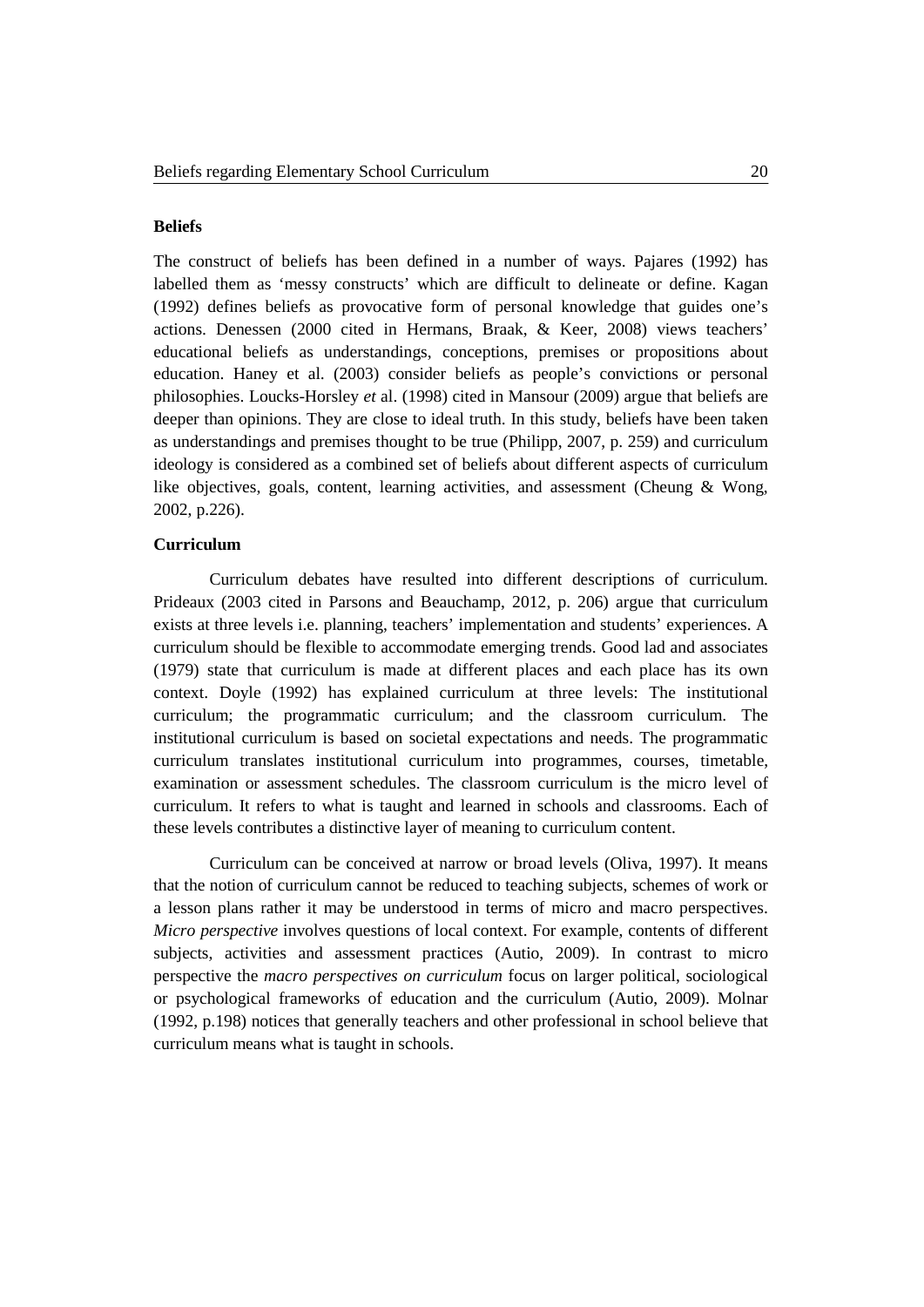## **Classification of Curricular Beliefs**

Curriculum beliefs have been labelled and categorized by curriculum theorists. For example, Kemmis, Cole, & Suggett (1983) classified curriculum beliefs into three categories: classical orientation; progressive orientation; and socially critical orientation. Longstreet and Shane (1993) pointed out four conceptions of curriculum: society-oriented curriculum which defines the purpose of schooling as to serve society; student-centred curriculum in which individual students and their interests are crucial; knowledge-centred curriculum where knowledge is the heart of curriculum; and eclectic curriculum in which various compromises are possible. Grundy (1998) has classified curriculum beliefs as two views i.e. syllabus and pedagogical. *Syllabus View* of the curriculum considers it from the aspects of objectives, content of subject, relevant teaching/learning acts and examination as designed by experts. Moreover, knowledge is viewed as something out there in this view. Syllabus is designed to teach specific knowledge to the students. In contrast to syllabus view, pedagogical view considers curriculum from external entity point of view instead construction by student/teacher on daily basis. Pedagogical curriculum is also named as 'descriptive curriculum' because here curriculum is not in the form of written document rather it is defined in real situation (Ellis, 2004). Prideaux (2003) believes that teaching/learning are part of the curriculum.

Schiro (2012) found that different classification schemes of curriculum were similar to Scholar Academic, Social Efficiency, Learner Centered, and Social Reconstruction ideologies.

#### **The Scholar Academic Ideology**

It has its' basis in a belief that aim of the education is to equip students with indepth knowledge of different subjects so that they gain the essence of academic disciplines. This ideology of curriculum defines teacher's role as of a mini-scholar who has deep understanding of an academic discipline and can impart knowledge to the students. The Scholar Academic Orientation of curriculum considers the purpose of assessment as to compare students' performance thus advocates grading achievement.

## **The Social Efficiency Ideology**

The Social Efficiency Ideology of Curriculum is concerned with social productivity. The underlying belief is that the essence of learners lies in their capabilities to performing activities. The curriculum must be a set of behavioural outcomes developed by the experts and teachers are the implementers of that curriculum to ensure that students develop the desired competencies particularly skill competencies. The Social Efficiency Ideology of curriculum describes the purpose of assessment as a mechanism to judge if students have attained the required competencies by them in "Pass" or "Fail" categories.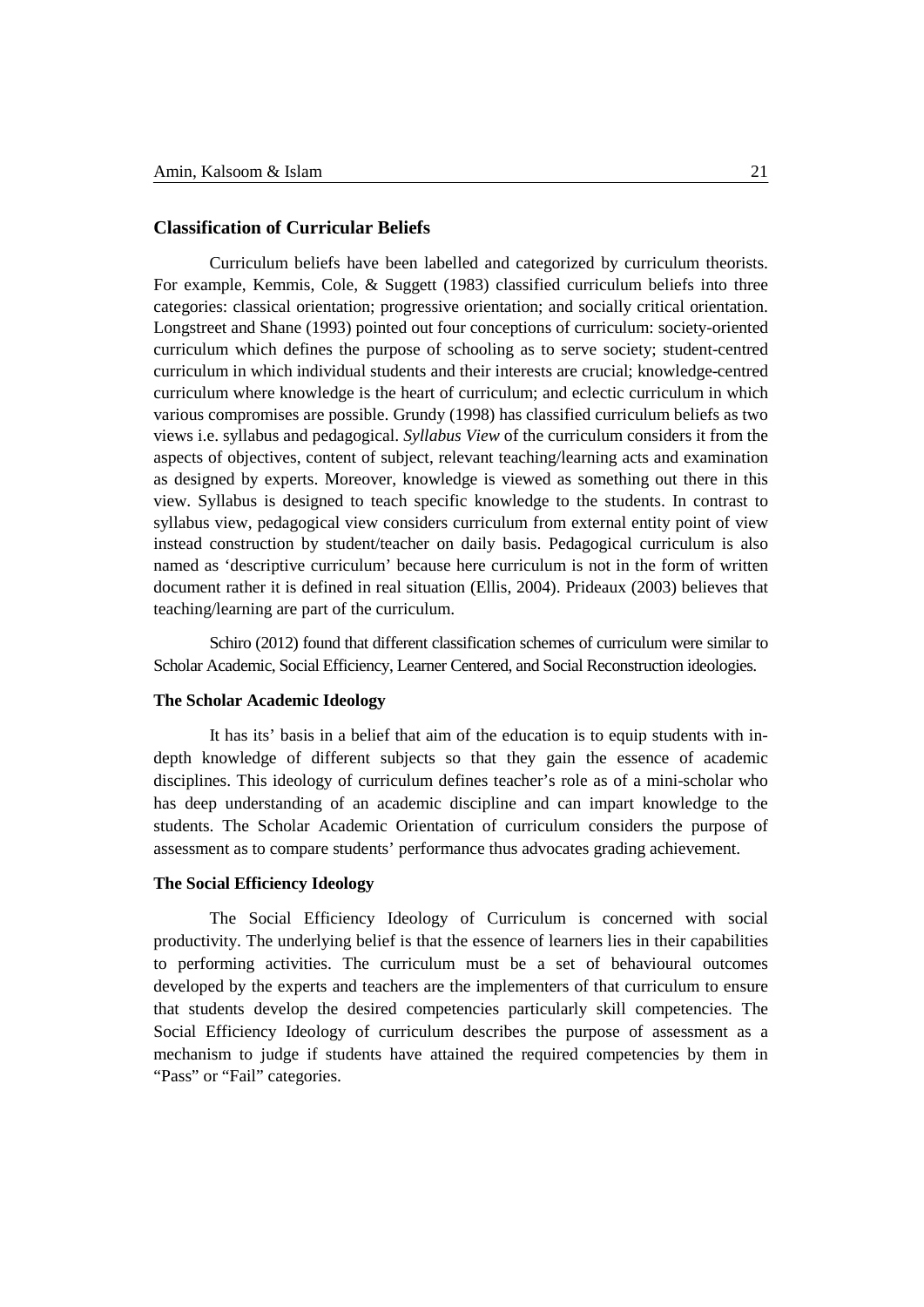#### **The Learner Centred Ideology**

The learner-Centred Ideology of Curriculum puts individuals' interests and needs first. Learner centred or child-centred curriculum beliefs put child first and every other thing revolves around the child interests. Though child centred ideology values the child's empowerment, it does not encompass social change or society's empowerment. The proponents of this ideology of curriculum favour integration instead of compartmentalization of subjects. Timetables are not organized in terms of subjects/ courses but in terms of integrated units. Grady (1994) favours inter disciplinary curricula as it provides opportunities for complex learning. Grady (1994) further insists that classroom environment, content standards, themes, topics, problems collectively make interdisciplinary curriculum. Though this orientation of curriculum has received a lot of attention in late  $20<sup>th</sup>$  century, Beck (2002) criticizes individual focus of self-actualization in the learner centred curricula.

## **The Social Reconstruction Ideology**

This ideology considers that the aim of curriculum is to contribute in developing just society. The social reconstruction ideology views the elementary school curriculum as a tool for facilitating change. This ideology defines teacher's role as of a learner. Freire (1972) maintained that teaching is in fact learning. Teacher has to be part of the learning process.

#### **Methodology**

This qualitative study included the semi-structured interviews of sixteen teacher educators (fourteen respondents were from twelve public sector institutions and two from private institutions). The sample was selected conveniently. The participants were those who had either taught a course on curriculum or member of curriculum review committee(s) or had some other role related to curriculum development. To cross-validate the findings from interviews, respondents' feedback to student teachers on their teaching practice was also analysed. Respondents gave feedback to the student teachers after observing their lessons during teaching practice.

Participants were interviewed individually on the days when they observed the lessons of student teachers during teaching practice. The average time of interview was 30 minutes. The following questions have been asked during interview: How do you define elementary school curriculum? What is the role of teachers in elementary school curriculum? What is the role of assessment in elementary school curriculum? The researcher tried to listen to the respondents in detail without any interruption. The researcher rephrased questions or translated them in Urdu, if needed. The respondents were requested to share the written feedback which they had given to student teachers.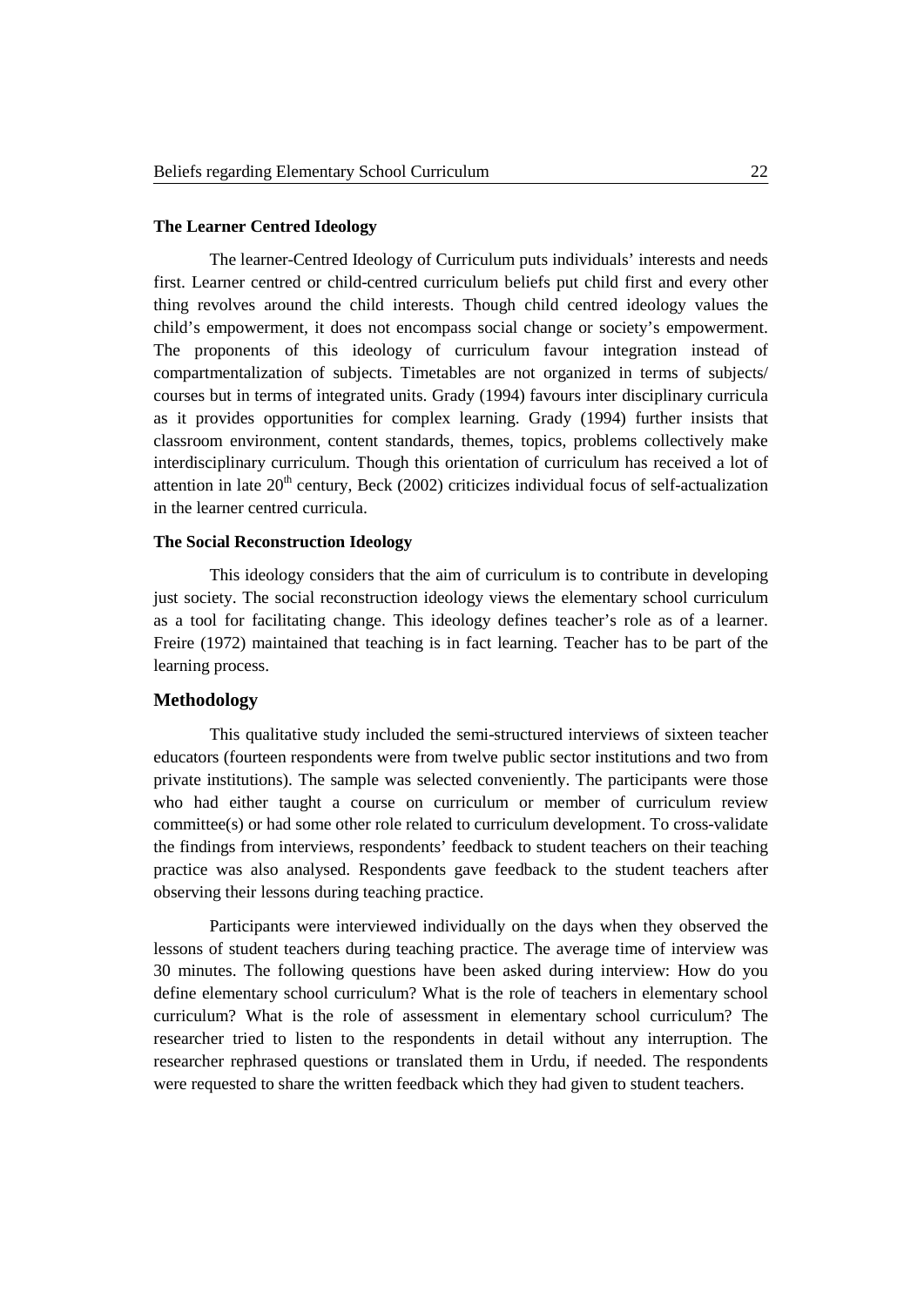The researchers read feedbacks and interview transcriptions independently and coded them to develop themes. The researchers shared their coding with each other to reach consensus. The themes emerged through coding were later analyzed in terms of Schiro's ideologies of curriculum.

# **Findings of the Study**

Themes emerged from the interview transcriptions and feedback analysis are given below. To keep respondents anonymous, codes have been used.

- 1. Curriculum as a set of written documents
- 2. Curriculum as subject knowledge
- 3. Curriculum as overall knowledge
- 4. Curriculum as observable behavioural outcomes
- 5. Curriculum as construction Child-centeredness
- 6. Curriculum as Social Reconstruction



*Figure 1.* Beliefs on Elementary school curriculum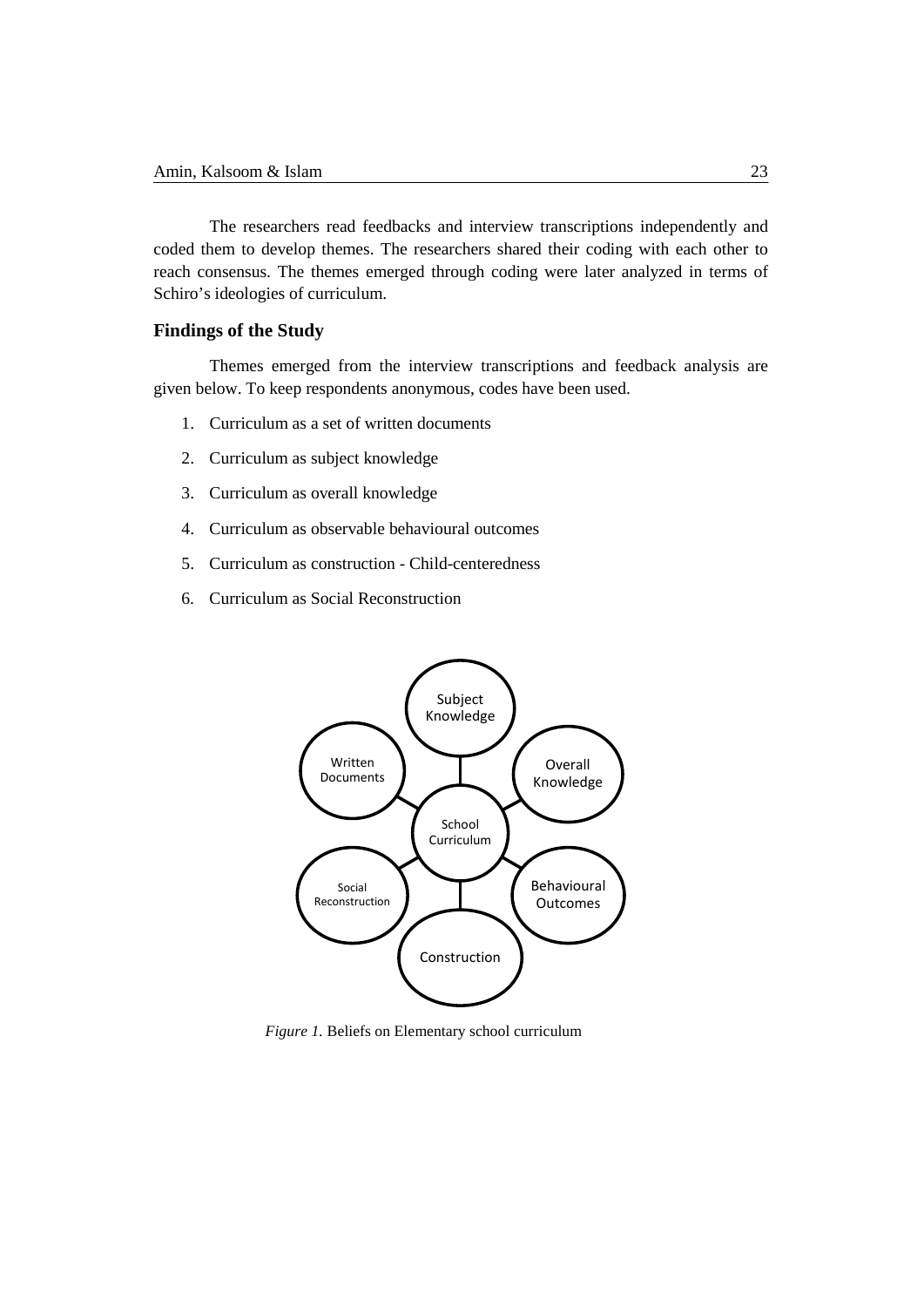#### **1. Curriculum as a set of written documents**

Majority of the respondents defined curriculum as a written document. Some respondents defined curriculum as a set of targets.

*Curriculum is a document prepared by education ministry. Teachers need to follow this document to plan their lessons. The document clearly includes Student Learning Outcomes (SLOs) in cognitive, affective and psychomotor domains. These SLOs provide a direction for teaching. (Respondent 2 [R2])*

Another participant added:

*It is a detailed plan which a school needs to follow. It includes the subjects being offered by the school, the content (books), supportive teaching materials and assessments. Scope and goals are different for different grades. [R4]*

Although few participants highlight that lesson plans are part of curriculum, but around half participants gave importance to lesson plans as is evidenced below:

*You prepared an excellent lesson plan! Lesson objectives were very clearly written followed by appropriate, relevant, and sequenced activities.* 

*(Feedback given by Respondent 5 [F5 & 11])*

#### **2. Curriculum as subject knowledge**

Half of the respondents viewed curriculum as subject knowledge and supported to teach subjects by their experts at primary school level. These respondents have the point of view that every subject in the school is unique in its nature and specialist of that subject can teach it properly, as is evidenced from below response.

*Each subject has its own nature and unique knowledge therefore it must be taught by a subject specialist as s/he has a master's degree in a school subject. I believe that a subject specialist teaches concepts better than others. [R16]*

Nearly all teacher educators mentioned knowledge of the teaching concepts in their feedbacks. They appreciated the student teacher if s/he was able to teach the concept or explained the topic. If the teacher did not teach the topic well then the teacher educators highlighted:

*Before starting exercise on subtracting algebraic fractions you might have revised operation rules (addition, subtraction, multiplication and division) with the students. It would have helped in revising students' concepts. [F1]*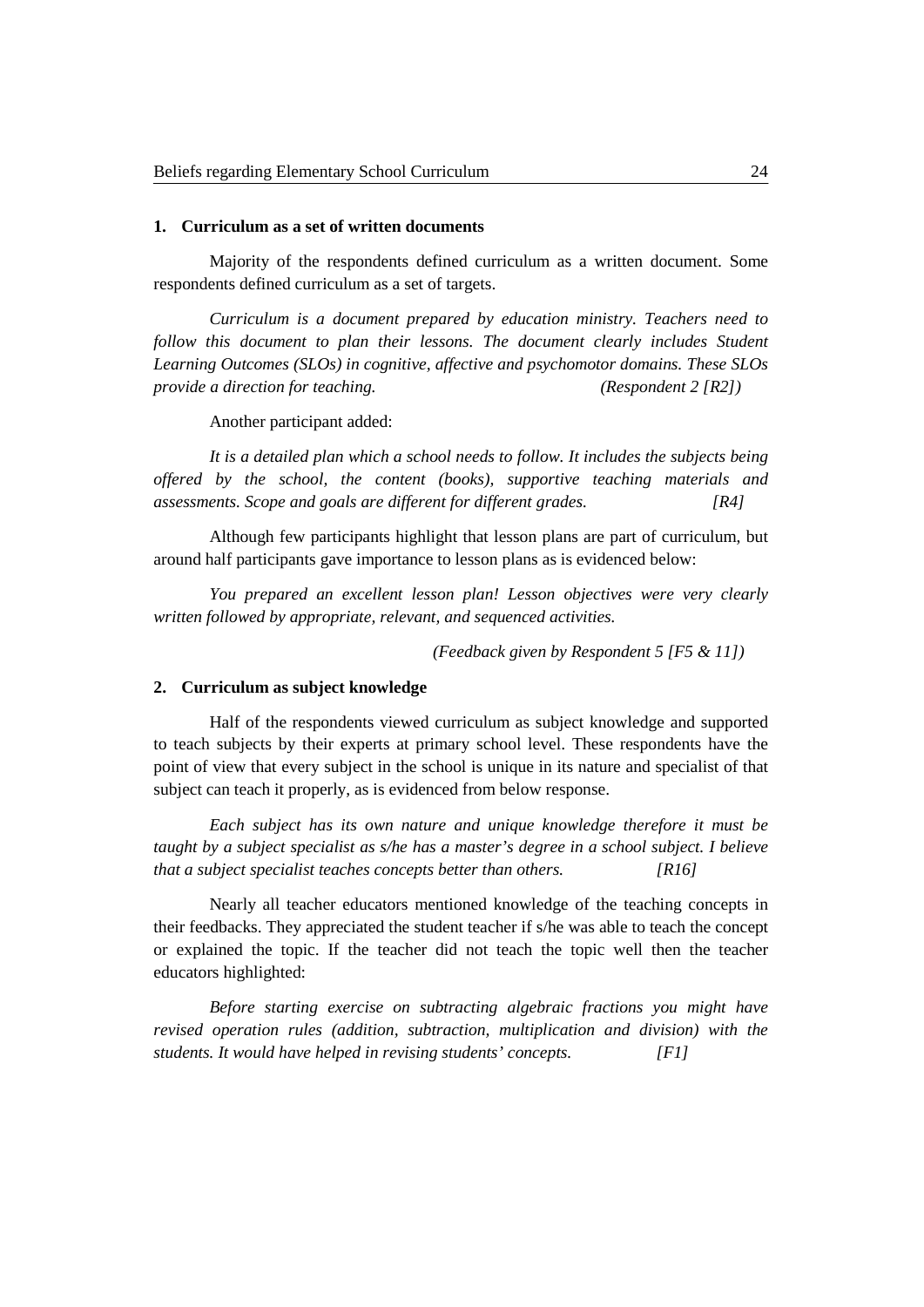*It was a very well-taught lesson. You told students that percentage sign (%) means out of 100 and then you wrote many examples on the board to help pupils understand the concept of percentages. [F11]*

A focus on teaching subject content indicates that teacher educators believe that the role of teacher is of "mini-scholars" who have to impart knowledge to the students.

# **3. Curriculum as Overall Knowledge**

Very few teacher educators viewed curriculum as knowledge (knowledge of subject, skills, and discipline) which children get in school.

*Curriculum is not only syllabus. It comprises all academic, co- as well as extracurricular activities. Learning is not confined to classroom only but outside the class also. [R14 & 3]* 

It is noticeable that the teacher educators did not highlight teaching of discipline explicitly in their interview responses. However, many teacher educators mentioned teaching of "good behaviour" in their feedbacks. They used different jargons e.g. management, control and discipline for the same notion i.e. students' behaviour. Half of the respondents commented on 'pupils' behaviour' in post lesson observation feedbacks. They used a variety of expressions, for example:

*Classroom discipline needs your attention. Some students were continuously talking throughout the lesson. [F1]*

*Your classroom management was good. Students remained on their seats and raised their hands before answering a question. [R10]*

#### **4. Curriculum as observable behavioural outcomes**

Another theme emerged from the interview responses as well as the feedback analysis is behaviouristic beliefs on curriculum. Few teacher educators described curriculum in terms of behavioural targets in their interview responses.

*A teacher should not only follow the textbook rather he should base his lessons on the SLOs identified in National Curriculum. Similarly, his assessment should also be SLO- based instead of textbook based. [R10]*

*You did not write objectives in the form of behavioural outcomes.*

*[F10]*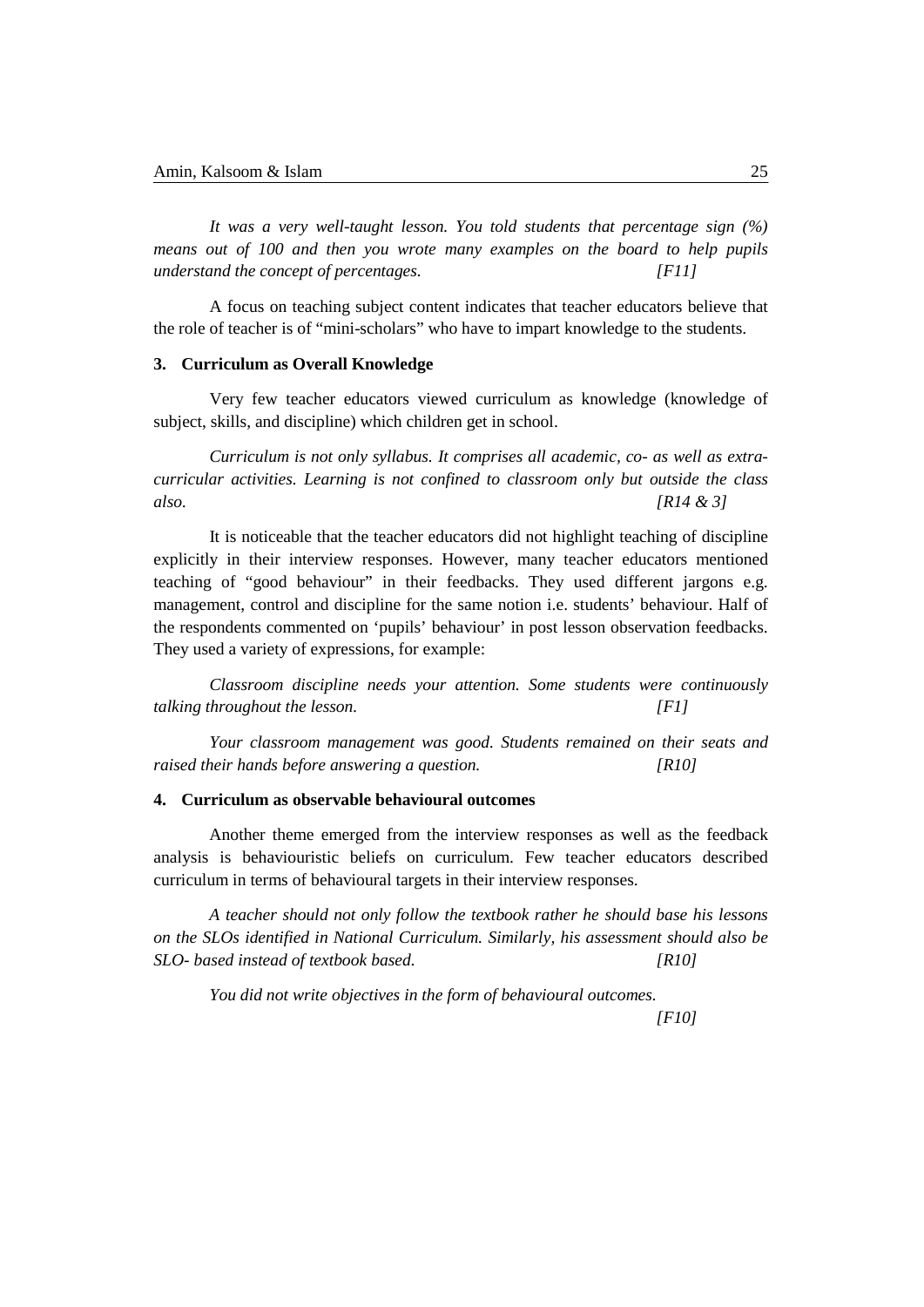#### **5. Curriculum as construction - Child-Centeredness**

Some of the respondents highlighted child-centeredness in their interview responses.

*Though experts prepare curricula but to me the actual curriculum is what occurs in classroom with the students. Teacher makes decisions regarding teaching methods, activity choices, assessment strategies, and feedback mechanisms. A teacher needs to know the ZPD of all children and scaffold them. To me curriculum revolves around the teacher to make an impact. [R14]*

Some of the respondents highlighted the importance of knowing children's psychology instead of subject knowledge only during their interviews.

*To teach in primary school, a teacher must have qualification and specialization in teaching at primary school. Teachers should keep updating their knowledge. They should know children's psychology to cater for the needs of children. I also believe that primary school syllabus should not be segmented into subjects instead there may be integrated projects. The focus needs to be learning the problem solving. [R3]*

Child centred curriculum beliefs can be traced in some teacher educators' feedback also:

*Brainstorming in the start of the lesson was good as students freely expressed their thoughts. You did not wind up the brainstorming session before moving to actual creative writing activity as a result students looked confused. Your approach seemed teacher-centred mostly; and you tried to follow your lesson plan as such. You could have changed your plan as per needs of the classroom situation. Your role is not to cover the syllabus but to make pupils learn. [F14 & 3]*

Above statements show that some teacher educators have learner-centred ideology of curriculum.

#### **6. Curriculum as Social Reconstruction**

A very few respondents spoke about social reconstruction emphasis of the curriculum.

*Teacher's work is not limited to subject teaching and finishing syllabus rather much more than that. We know that our society is suffering from a lot of ills like corruption, dishonesty, illiteracy, and insecurity. I strongly believe that teachers should address these aspects also in their lessons. Teacher has to develop students as confident, critical thinkers. For this teacher needs to be creative and non-conformist. S/he needs to learn many things and I believe that a teacher is the most important learner in the class as s/he has to learn about students' interests, their learning styles, their prior knowledge, needs of the society, needs of the class and much more. [R3]*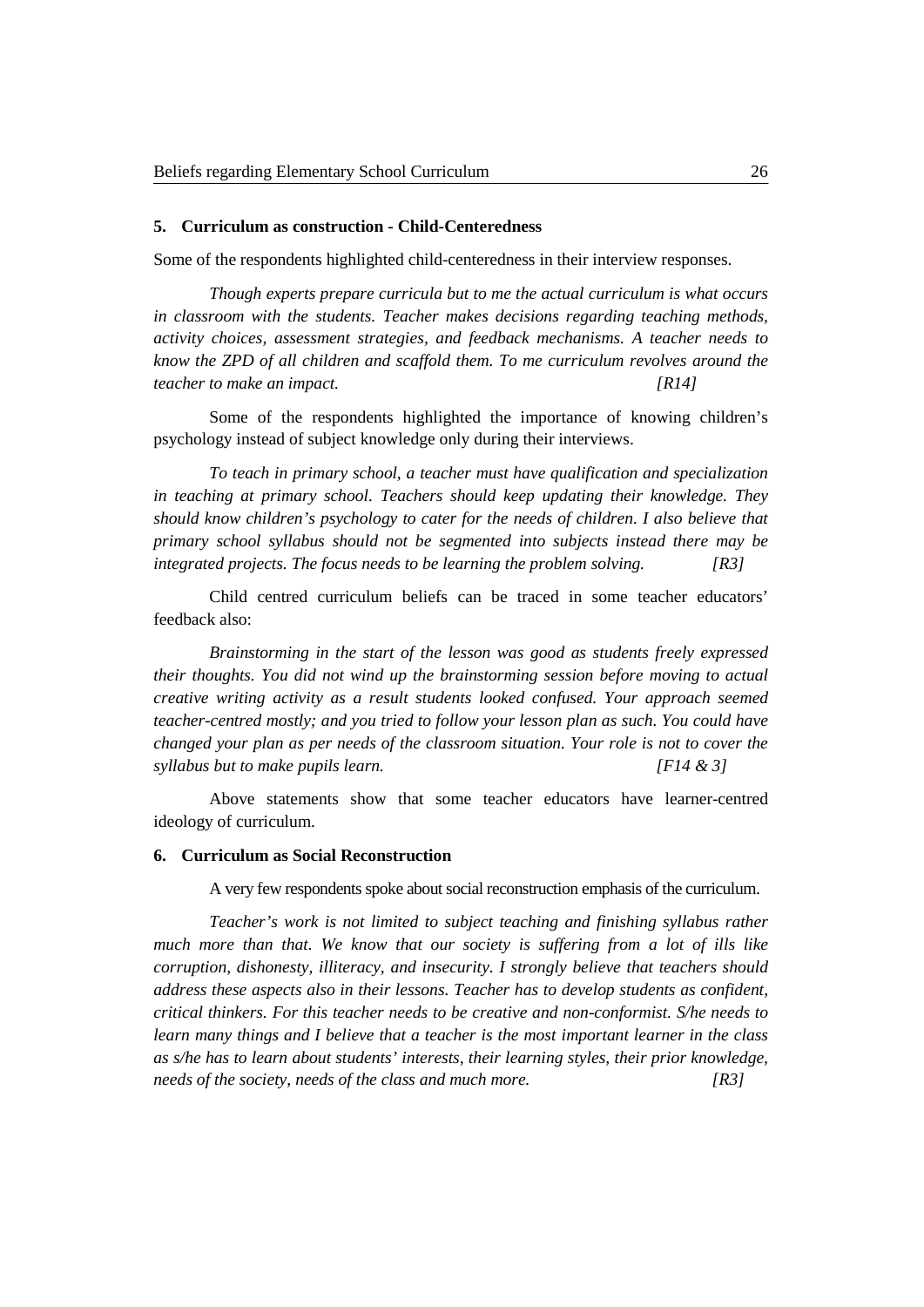## **Discussion**

The findings of the study have been discussed in terms of syllabus and pedagogical orientations, Schiro's (2012) curricular ideologies and the context of the study. As there is relatively little literature related to curricular beliefs of teachers or teacher educators, the findings have been compared only with one available research. Before discussing the findings, the researchers want to ascertain that this qualitative study is highly contextual and the findings may only be generalized with caution. However, the study offers valuable conclusions regarding curricular orientations of teacher educators.

The themes indicate that mostly teacher educators in Pakistan have s*yllabus orientation* of the elementary school curriculum. Though a few teacher educators defined curriculum in terms of activities, *pedagogical orientation* of elementary school curriculum is not very visible among teacher educators. There could be multiple reasons for this orientation among teacher educators and social context may be one of the major reasons for it. In Pakistan, the term curriculum is used by the professionals as well as non-professionals. Curriculum Studies is a core course in postgraduate programmes on Education (MA, MEd) and all teacher educators have studied this course and read about different curriculum beliefs and ideologies, their curriculum beliefs are not very different from common people in the society. It strengthens Vygotsky's idea that *knowledge is social.* Common people talk about the curriculum of different schools in terms of *"Oxford Curriculum"* or *"Textbook Board's Curriculum"*. To common people, curriculum is an "object" and teachers teach that object. It is worth noting that professional teacher educators also view curriculum as an object. Describing curriculum in terms of SLOs, Work Schemes, Plan of Lessons, Standards, etc. presents syllabus orientation of the teacher educators. Examination boards have a mandate to manage examination at different terminal stages. People assume that whatever is examined formally is curriculum and this is only the subjects' content which is examined, thus, teacher educators similar to other people view curriculum as subject knowledge.

Teacher educators of Pakistan lack in curriculum's pedagogical orientation and this might be because of their exposure and experience. In Pakistan, Curriculum Wing, as a separate body has been working for a number of years and has produced and revised curricula of different subjects over the years. Similarly, separate government entities named as textbook boards are producing textbooks for schools. Presence of such organizations provide evidence for the understanding that curriculum needs to be developed by curriculum experts, books to be prepared by textbook writers and teachers are only the implementers of the curriculum. Almost all teacher educators have developed one or more teaching courses during their career and they describe them as course curriculum. This might be another reason for believing that curriculum is a document and not an '*act'*.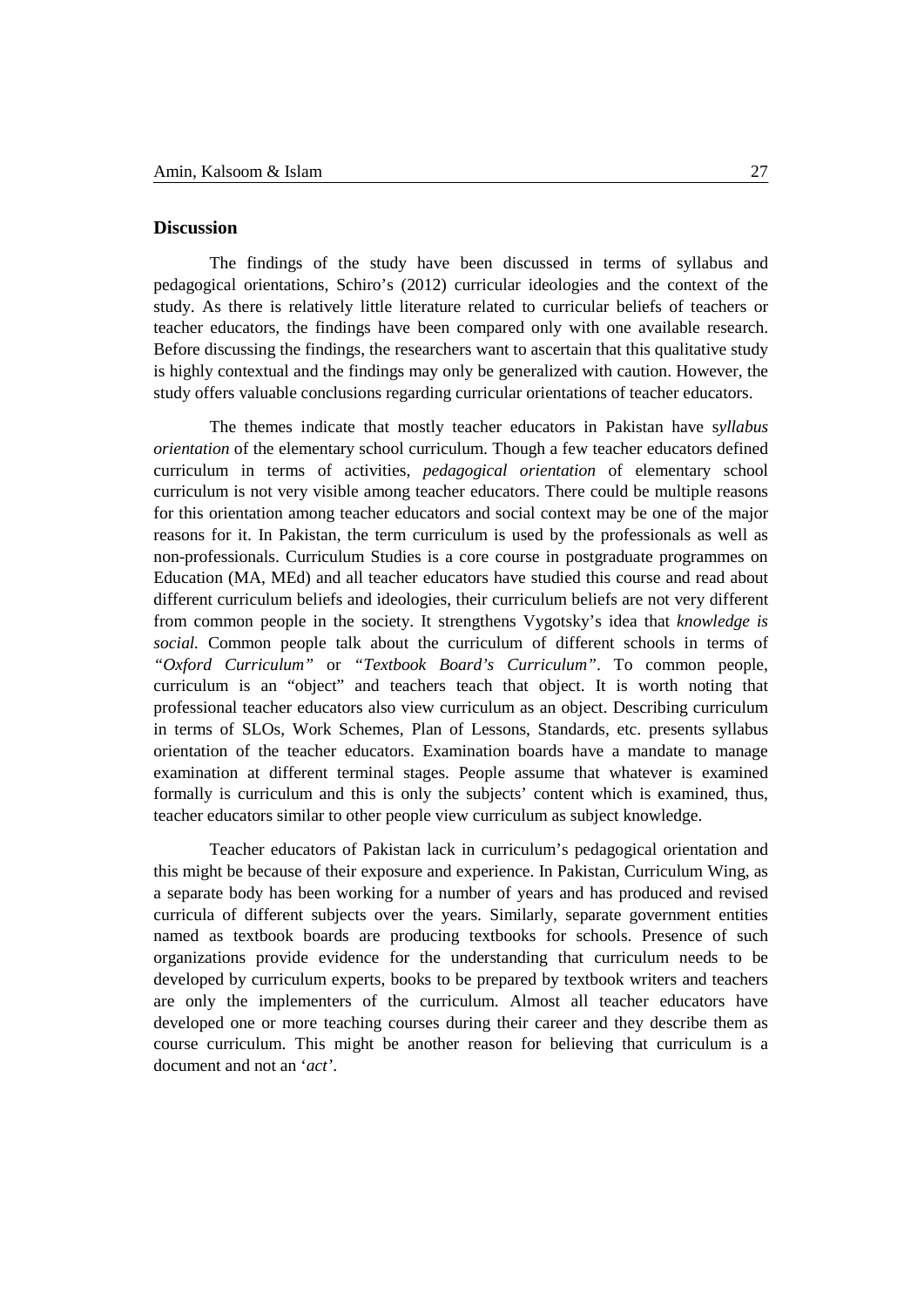Classroom discipline has emerged as an equally significant theme especially from the analysis of post observation feedback. The reason could be "apprenticeship observation" done by teacher educators. Apprenticeship observation is a term applied on student teachers' for developing their beliefs. It has been used here for the teacher educators' with an underlying assumption that teacher educators had also been schooled. Though teacher educators have studied different learning theories and they talk about child-centeredness in often, only some of the teacher educators mentioned children's interests and needs in their interview responses. Moreover, the lesson feedbacks also do not emphasize on child-centeredness. Teacher educators' main emphasis is on classroom discipline and the presentation of concepts. In their feedbacks, the teacher educators generally did not criticize teacher-centeredness or appreciate child-centred activities.

The study indicates that the elementary school curriculum is generally perceived as a set of written documents by the teacher educators. School subjects are considered disintegrated and specialized in nature which may be taught by subject specialists only. Teacher's role is viewed as to impart subject knowledge and maintain classroom discipline. It shows that our education related beliefs are strongly influenced by our culture. Most of the parents get their children educated to make them able to have job later on. Moreover, parents have main concern with their children's marks/grades because grades are key to get admission in higher degrees along with getting job.

Generally, programmes of teacher education claim to produce such graduates who are reflective teachers, meaning that these practitioners are able to reflect on and in their practice/action and can improve themselves. The curricula of these programmes develop self-actualizing and pragmatic people. During the operational use of such curricula in teaching/learning setting, the progressivism remains to impart the knowledge merely. Child-centredness and Social reconstruction are though highlighted and advocated at different forums, they could not be traced as major curriculum orientations in this study. The findings of current study are significantly different from those of Cheung and Wong (2002). They noticed that teachers had no preferred curricular orientation rather had mixed orientations. The reason for this variation must be differences in culture and professional training.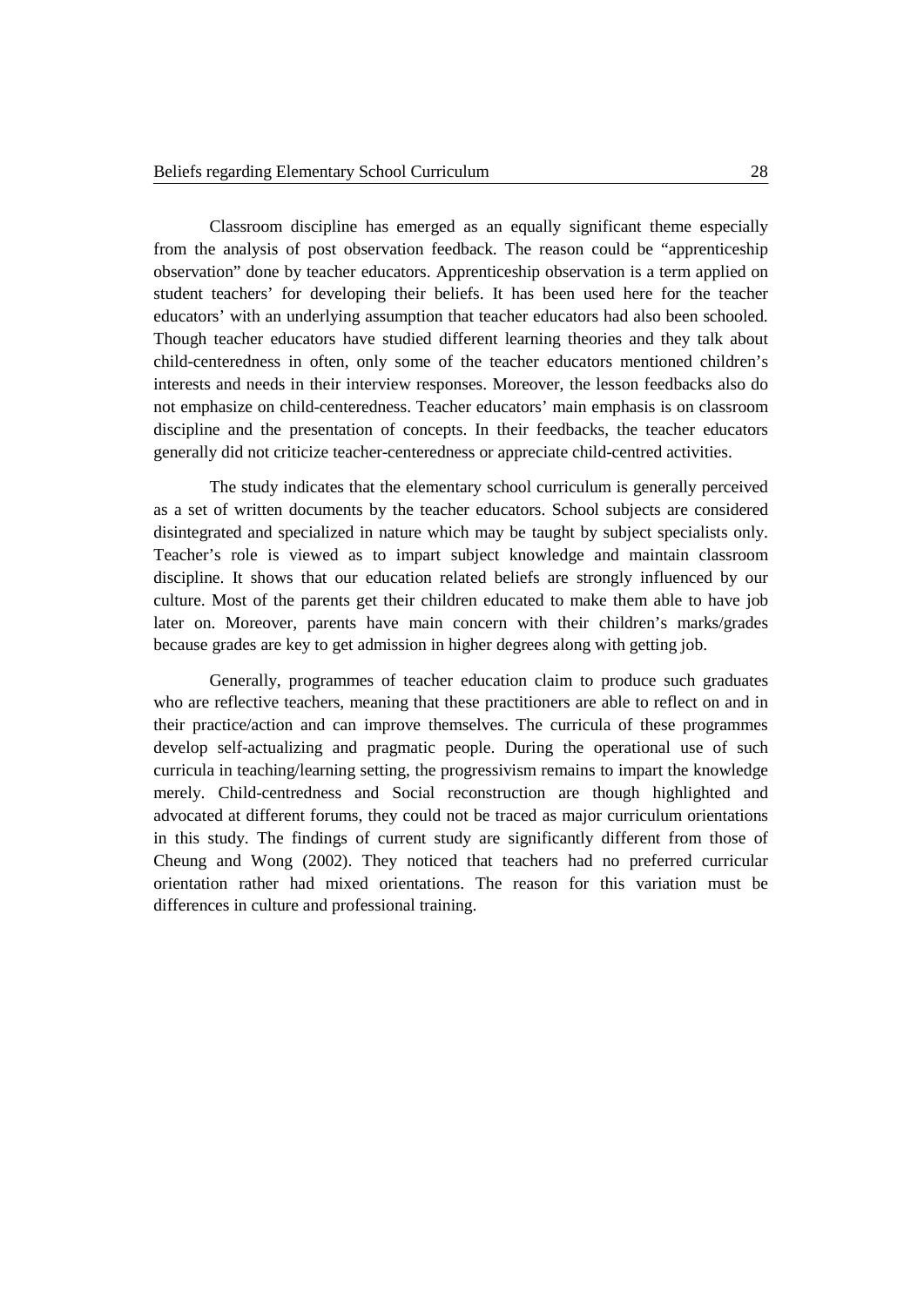## **Conclusion of the Study**

The study indicates that although teacher educators are actively involved in planning and teaching courses on curriculum development and curriculum studies, their own curricular beliefs are traditional. This indicates that knowledge of child-centred and socially critical curriculum does not necessarily inform teacher educators' own curricular beliefs. Generally, education is believed by common people as a tool for good living. Teacher educators are also part of larger society and they also view curriculum with the same lens. The findings raise concerns regarding the implementation of child-centred integrated curriculum at elementary level, and activities for social change. The study findings indicate a need for research on factors responsible for curricular beliefs of teacher educators. There is also a need of research regarding correlation between teacher educators' and preservice teachers' curricular beliefs regarding elementary school curriculum.

#### **References**

- Autio, T. (2009). Globalization, Curriculum, and New Belongings of Subjectivity. In E. Ropo, & A. Tero (Eds.), *International Conversations on Curriculum Studies: Subject, Society and Curriculum* (pp. 1-20). Rotterdam: Sense.
- Beck, U., & Beck-Gernsheim, E. (2002). *Individualization: Institutionalized individualism and its social and political consequences* (Vol. 13). London: SAGE.
- Cheung, D., & Wong, H. W. (2002). Measuring teacher beliefs about alternative curriculum design. *Curriculum Journal, 13*(2), 225-248.
- Cochran-Smith, M., & Zeichner, K. M. (Eds.). (2009). *Studying teacher education: The report of the AERA panel on research and teacher education*. Routledge.
- Doyle, W. (1992). Curriculum and Pedagogy. In P. W. Jackson (Ed.), *Handbook of Research on Curriculum* (pp. 486-516). New York: Macmillan.
- Ellis, A. K. (2004). *Exemplars of curriculum theory.* Larchmont, NY: Eye on Education.
- Fraser, S. P., & Bosanquet, A. M. (2006). The curriculum? That's just a unit outline, isn't it?. *Studies in higher education*, *31*(03), 269-284.
- Freire, P. (1972). *The Pedagogy of the Oppressed*. New York: Herder and Herder.
- Goodlad, J. I., & associates. (1979). *Curriculum inquiry:The study of curriculum practice.* New York: McGraw-Hill.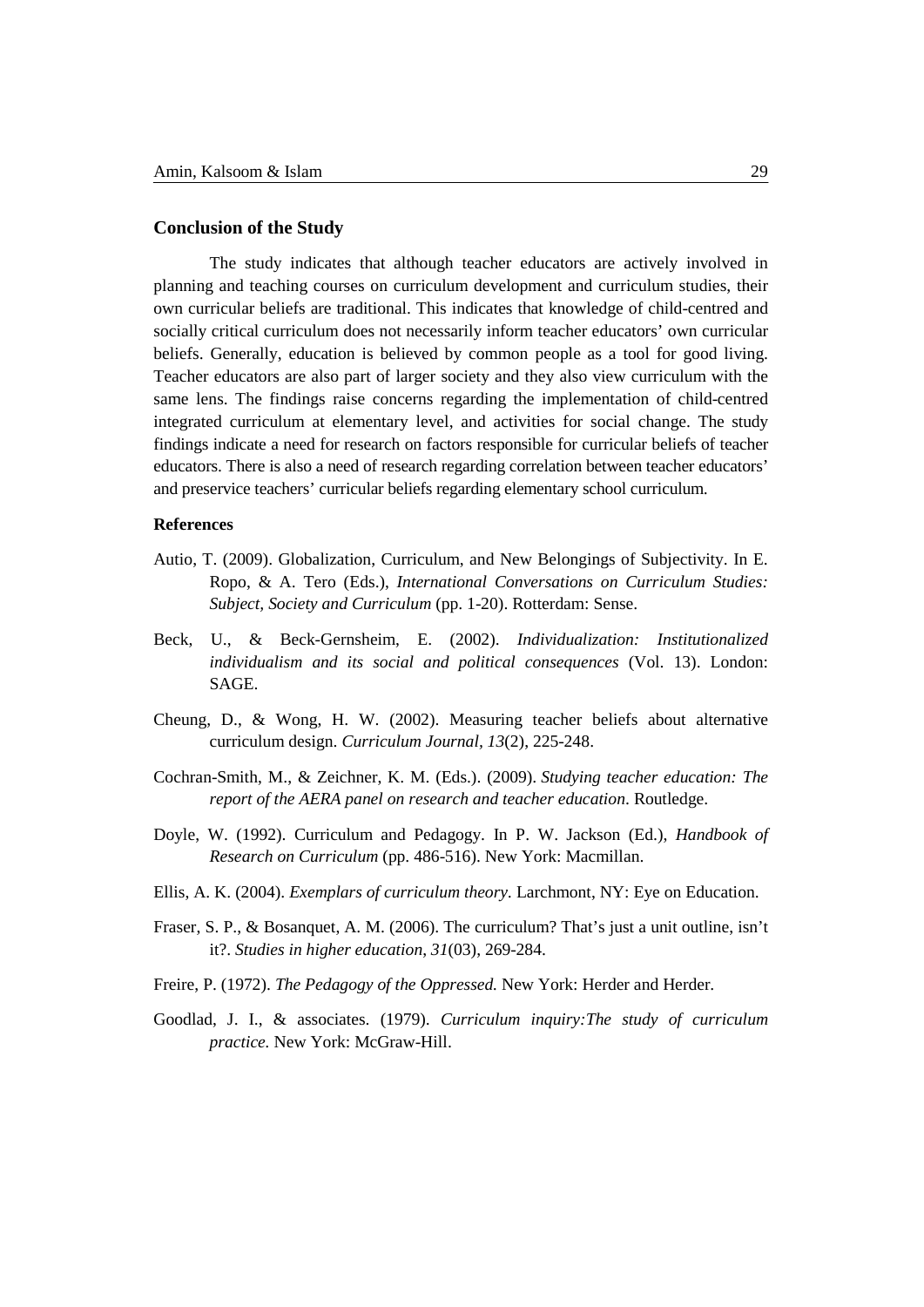- Grady, J. B. (1994). *Interdisciplinary curriculum: A fusion of reform ideas*. Retrieved December 9, 2012, from http://www.eric.ed.gov/ERICWebPortal/search/ detailmini.jsp?\_nfpb=true&\_&ERICExtSearch\_SearchValue\_0=ED375980&ERI CExtSearch\_SearchType\_0=no&accno=ED375980
- Grundy, S. (1998). The Curriculum and teaching. In E. Hatton (Ed.), *Understanding Teaching - Curriculum and the social context of schooling* (pp. 27-37). Melbourne: Thomson.
- Haney, J. J., Lumpe, A. T., & Czerniak, C. M. (2003). Constructivist Beliefs About the Science Classroom Learning Environment: Perspectives From Teachers, Administrators, Parents, Community Members, and Students. *School Science and Mathematics, 103*(8), 366–377.
- Hermans, R., Braak, J. v., & Keer, H. V. (2008). Development of the Beliefs about Primary Education Scale: Distinguishing a developmental and transmissive dimension. *Teaching and Teacher Education, 24*(1), 127-139.
- Hutchinson, T. & Waters, A. (1987). English for specific purposes. Cambridge: Cambridge University Press
- Joseph, P. B. (2011). *Cultures of Curriculum* (2nd ed.). New York, NY: Routledge.
- Kagan, D. (1992). Professional growth among preservice and beginning teachers. *Review of Educational Research, 62*, 129-169.
- Kemmis, S., Cole, P., & Suggett, D. (1983). *Orientations to Curriculum and Transition: Towards the Socially-critical School.* Melbourne: Victorian Institute of Secondary Education.
- Longstreet, W. S., & Shane, H. G. (1993). *Curriculum for a new millennium.* Boston: Allyn and Bacon.
- Mansour, N. (2009). Science Teachers' Beliefs and Practices: Issues, Implications and Research Agenda. *International Journal of Environmental & Science Education, 4*(1), 25-48.
- Marsh, C. (2004). *Key Concepts for Understanding Curriculum* (4 ed.). New York: RoutledgeFalmer.
- Ministry of Education. (2009). *National Education Policy.* Islamabad: Government of Pakistan.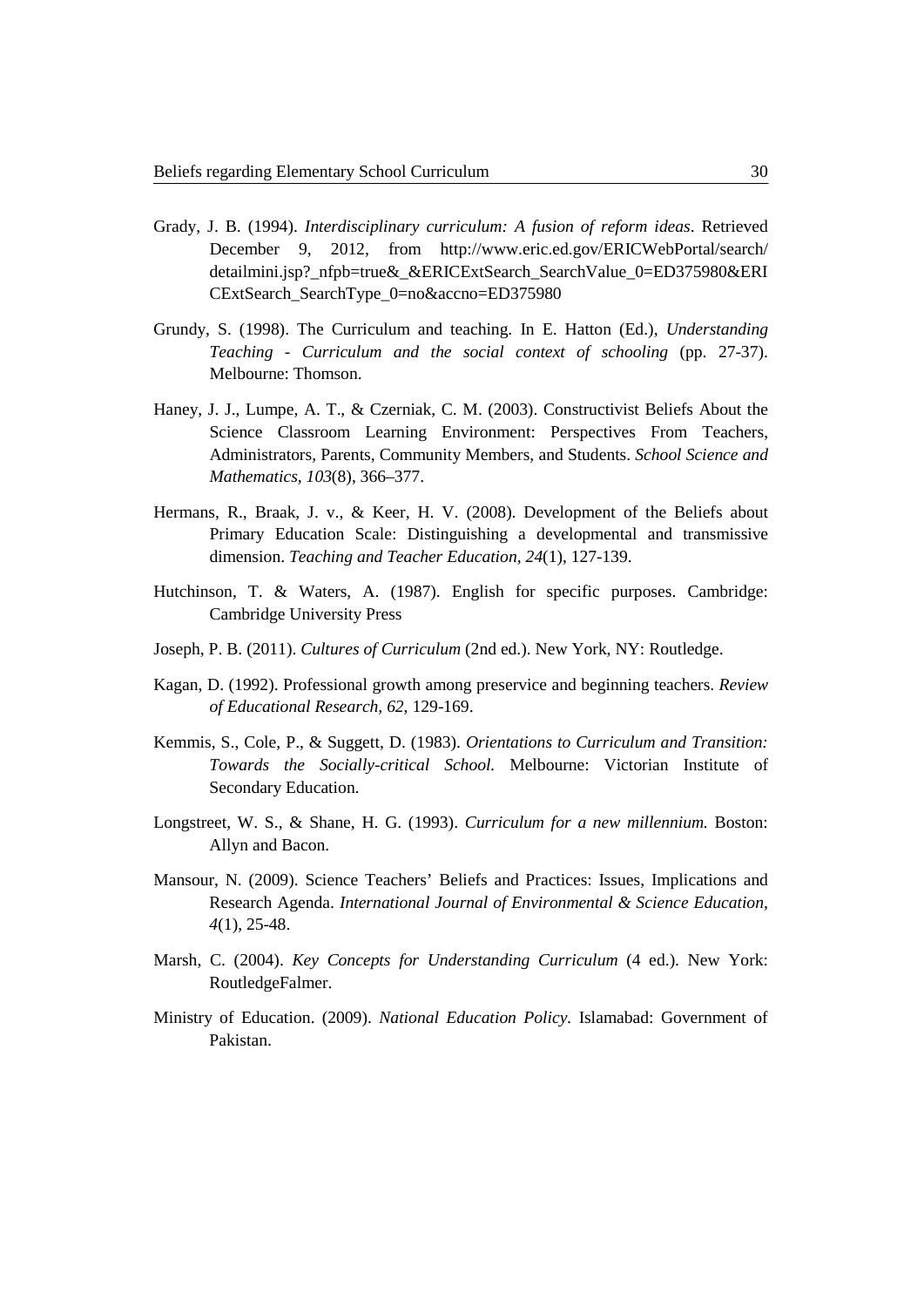- Molnar, A. (1992). Contemporary Curriculum Discourse: Too Much Ado About Too Much Nothing. *Theory into Practice-JSTOR, Summer-XXXI*(3), 198-203.
- Munthe, E., & Rogne, M. (2015). Research based teacher education. *Teaching and teacher education*, *46*, 17-24.
- Oliva, P. (1997). *The Curriculum: Theoretical Dimensions.* New York: Longman.
- Pajares, M. F. (1992). Teachers' beliefs and education research: Cleaning up a messy construct. *Review of Education Research, 62*, 307-332.
- Parsons, J., & Beauchamp, L. (2012). *From Knowledge to Action: Shaping the Future of Curriculum Development in Alberta.* Alberta Education.
- Philipp, R. A. (2007). Mathematics Teachers' Beliefs and Affect. *Second handbook of research on mathematics teaching and learning*, 257-315. (F. Lester, Ed.) Reston, VA: National Council of Teachers of Mathematics. Retrieved December 29, 2012, from http://www.sci.sdsu.edu/crmse/STEP/documents/R.Philipp, Beliefs&Affect.pdf
- Prideaux, D. (2003). *Curriculum Design*. Retrieved July 14, 2013, from http://www.ncbi.nlm.nih.gov/pmc/articles/PMC1125124/
- Ratcliff, J. L. (1997). What is a curriculum and what should it be. *Handbook of the undergraduate curriculum: A comprehensive guide to purposes, structures, practices, and change*, 5-29.
- Schiro, M. S. (2012). *Curriculum Theory: Conflicting Visions and Enduring Concerns* (2nd ed.). London, New Delhi: SAGE Publications.
- Schubert, W. H. (1986). *Curriculum: Perspectives, Pardigm and Possibility.* New York: Macmillan.
- Smith, K., & Lev-Ari, L. (2005). The place of the practicum in pre-service teacher education: The voice of the students. *Asia*‐*Pacific Journal of Teacher Education*, *33*(3), 289-302.
- Stark, J. & Lattuca, L. (1997).*Shaping the college curriculum* (Boston, MA, Allyn & Bacon).
- Tatto, M. T., & Coupland, D. B. (2003). *Teacher Education and Teachers Beliefs: Theoretical and Measurement Concerns.* Retrieved 11 17, 2012, from Michigan State University: http://ed-share.educ.msu.edu/scan/te/mttatto/ch6te.pdf